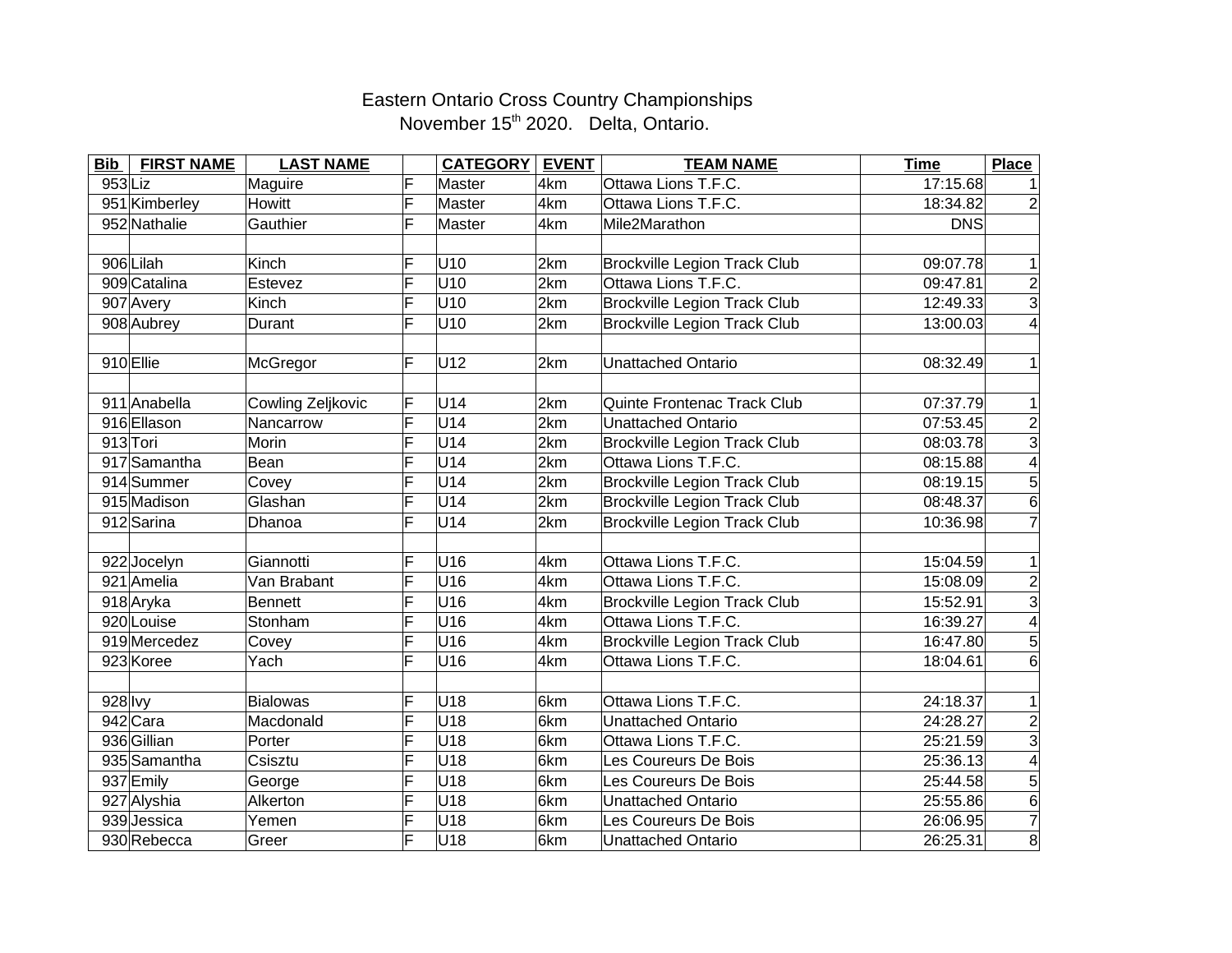|            | 940 Anna Sierra | Heffernan-Wilker | F  | U <sub>18</sub> | 6km | Ottawa Lions T.F.C.                 | 26:48.41              | 9                |
|------------|-----------------|------------------|----|-----------------|-----|-------------------------------------|-----------------------|------------------|
|            | 925 Tieghan     | Wallace          | F  | U18             | 6km | <b>Brockville Legion Track Club</b> | 26:51.50              | 10               |
|            | 933 Freya       | <b>Hurst</b>     | F  | U18             | 6km | Ottawa Lions T.F.C.                 | 26:52.14              | $\overline{11}$  |
|            | 931 Caitlin     | McMann           | F  | U18             | 6km | Ottawa Lions T.F.C.                 | 26:52.67              | $\overline{12}$  |
|            | 941 Madeline    | Nowlan           | F  | U18             | 6km | Ottawa Lions T.F.C.                 | 26:54.21              | 13               |
|            | $938$ Maya      | Lawson           | F  | U <sub>18</sub> | 6km | Ottawa Lions T.F.C.                 | 27:28.27              | 14               |
|            | 944 Hilary      | Johnson          | F  | U <sub>18</sub> | 6km | <b>Unattached Ontario</b>           | 27:52.77              | 15               |
| 934 Molly  |                 | Pert             | Ē  | U <sub>18</sub> | 6km | Unattached Ontario                  | 28:58.93              | 16               |
|            | 924 Krysia      | Gill             | F  | U <sub>18</sub> | 6km | <b>Brockville Legion Track Club</b> | 32:21.38              | 17               |
|            | 926 Kaleigh     | Wallace          | F  | U <sub>18</sub> | 6km | <b>Brockville Legion Track Club</b> | 34:18.65              | 18               |
|            | 932 Trinity     | Young            | F  | U18             | 6km | <b>Brockville Legion Track Club</b> | 35:26.04              | 19               |
|            | 929 Charlotte   | Murchison        | F  | U18             | 6km | Ottawa Lions T.F.C.                 | <b>DNF</b>            |                  |
|            | 943 Laura       | Cross            | F  | U <sub>18</sub> | 6km | Ottawa Lions T.F.C.                 | <b>DNS</b>            |                  |
|            |                 |                  |    |                 |     |                                     |                       |                  |
|            | 945 Pippa       | Norman           | F  | U20             | 6km | Ottawa Lions T.F.C.                 | 24:27.25              | $\mathbf{1}$     |
|            |                 |                  |    |                 |     |                                     |                       |                  |
|            | 948 Michael     | Day              | M  | Master          | 4km | Ottawa Lions T.F.C.                 | 16:19.89              | $\mathbf{1}$     |
|            | 947 Gilles      | Frenette         | ΙM | Master          | 4km | Ottawa Lions T.F.C.                 | 16:57.26              | $\frac{2}{3}$    |
|            | 946 Robert      | Muir             | M  | Master          | 4km | Ottawa Lions T.F.C.                 | 17:09.55              |                  |
| 949 Marc   |                 | Desjardins       | M  | Master          | 4km | Ottawa Lions T.F.C.                 | 17:42.82              | $\left 4\right $ |
| $950$ Jim  |                 | Fullarton        | M  | Master          | 4km | Mile2Marathon                       | <b>DNS</b>            |                  |
|            |                 |                  |    |                 |     |                                     |                       |                  |
|            | 245 Robert      | Mitchell         | М  | Senior          | 8km | Ottawa Lions T.F.C.                 | 27:15.68              | 1                |
|            | 243 Nicholas    | Pedersen         | M  | Senior          | 8km | Ottawa Lions T.F.C.                 | $\overline{2}7:38.11$ | $\frac{2}{3}$    |
|            | 242 Garrett     | De Jong          | M  | Senior          | 8km | Mile2Marathon                       | 27:54.97              |                  |
|            | 244 Daniel      | Ribi             | м  | Senior          | 8km | Ottawa Lions T.F.C.                 | 27:57.14              | $\overline{4}$   |
| $241$ Jay  |                 | Sneddon          | M  | Senior          | 8km | Ottawa Lions T.F.C.                 | 30:35.17              | $\overline{5}$   |
| 246 Ken    |                 | Lorbetskie       | M  | Senior          | 8km | Ottawa Lions T.F.C.                 | 31:48.82              | $\overline{6}$   |
|            | 248 Michael     | Mackett          | M  | Senior          | 8km | <b>Unattached Ontario</b>           | 32:10.71              | $\overline{7}$   |
|            | 240 Adam        | Kalab            | M  | Senior          | 8km | <b>Track North Athletics Club</b>   | 32:14.61              | $\overline{8}$   |
| $247$ Sam  |                 | Shi              | M  | Senior          | 8km | Ottawa Lions T.F.C.                 | <b>DNF</b>            |                  |
|            |                 |                  |    |                 |     |                                     |                       |                  |
| $253$ Max  |                 | McBride          | M  | U10             | 2km | Brockville Legion Track Club        | 09:47.69              | $\mathbf 1$      |
| 249 Miles  |                 | <b>Williams</b>  | ΙM | U10             | 2km | <b>Brockville Legion Track Club</b> | 10:17.99              | $\frac{2}{3}$    |
| $251$ Noah |                 | <b>Skacel</b>    | M  | U10             | 2km | <b>Brockville Legion Track Club</b> | 10:21.66              |                  |
| $252$ John |                 | <b>Sivers</b>    | M  | U10             | 2km | <b>Brockville Legion Track Club</b> | 14:19.04              | $\overline{4}$   |
|            | 250 Robert      | <b>Sivers</b>    | M  | U10             | 2km | <b>Brockville Legion Track Club</b> | 15:11.92              | $\overline{5}$   |
|            |                 |                  |    |                 |     |                                     |                       |                  |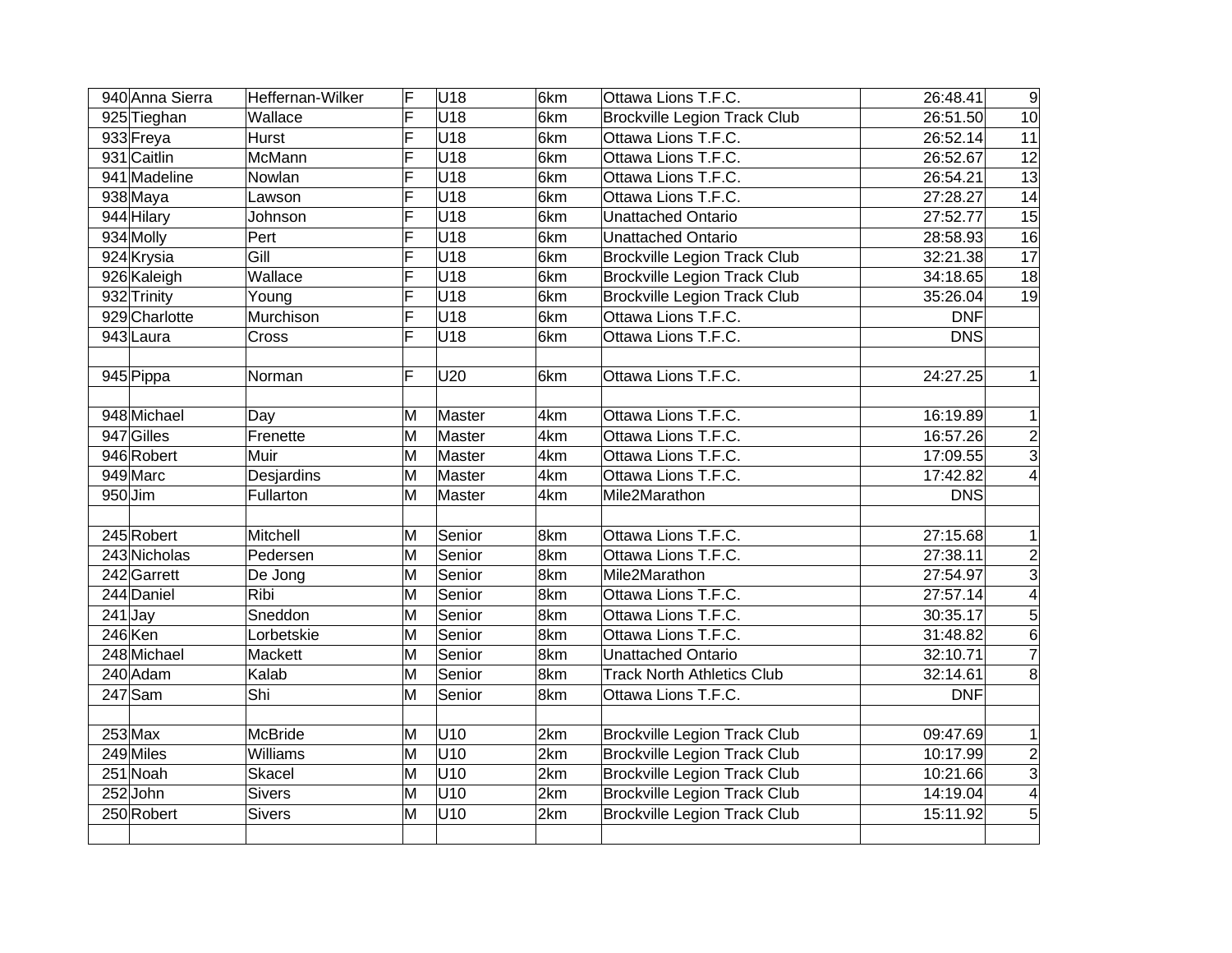| 254 Dominique | Church           | M | U12 | 2km | Ottawa Lions T.F.C.                 | 09:16.94   | 1              |
|---------------|------------------|---|-----|-----|-------------------------------------|------------|----------------|
| 255 Tommy     | Giroux           | M | U12 | 2km | <b>Brockville Legion Track Club</b> | 09:39.13   | $\overline{2}$ |
|               |                  |   |     |     |                                     |            |                |
| 256 Rayane    | Link             | Μ | U14 | 2km | <b>Brockville Legion Track Club</b> | 07:29.29   | $\mathbf{1}$   |
| 257 Zachary   | Jeggo            | M | U14 | 2km | Ottawa Lions T.F.C.                 | 07:47.25   | $\overline{2}$ |
| $258$ Will    | McGregor         | Μ | U14 | 2km | Unattached Ontario                  | 08:07.29   | $\overline{3}$ |
|               |                  |   |     |     |                                     |            |                |
| 271 Andrew    | Lupenette        | M | U16 | 4km | Quinte Frontenac Track Club         | 13:57.49   | 1              |
| 262 Travis    | Gaffney          | M | U16 | 4km | <b>Brockville Legion Track Club</b> | 14:02.39   | $\overline{2}$ |
| 270 Nolan     | Legare           | М | U16 | 4km | Unattached Ontario                  | 14:14.05   | $\overline{3}$ |
| 260 Nicolas   | Dardano          | M | U16 | 4km | <b>Brockville Legion Track Club</b> | 14:31.81   | $\overline{4}$ |
| 261Joshua     | Davis            | M | U16 | 4km | <b>Brockville Legion Track Club</b> | 15:09.61   | $\overline{5}$ |
| $274$ Gavin   | Clarke           | Μ | U16 | 4km | Brockville Legion Track Club        | 15:19.25   | $6\phantom{1}$ |
| 266 Ayrton    | Meier            | Μ | U16 | 4km | <b>Brockville Legion Track Club</b> | 15:31.43   | $\overline{7}$ |
| $267$ Alex    | Plant            | M | U16 | 4km | <b>Brockville Legion Track Club</b> | 15:44.12   | $\overline{8}$ |
| 259 Wesley    | <b>Beckstead</b> | M | U16 | 4km | <b>Brockville Legion Track Club</b> | 15:52.49   | $\overline{9}$ |
| 263 Andy      | Giroux           | Μ | U16 | 4km | <b>Brockville Legion Track Club</b> | 15:59.44   | 10             |
| 273 Benjamin  | Whinney          | M | U16 | 4km | Quinte Frontenac Track Club         | 16:06.33   | 11             |
| 275 Adriano   | Padoin-Castillo  | M | U16 | 4km | Ottawa Lions T.F.C.                 | 16:50.75   | 12             |
| $264$ Jase    | Hodge            | M | U16 | 4km | <b>Brockville Legion Track Club</b> | 16:57.63   | 13             |
| 276 William   | <b>Sanders</b>   | M | U16 | 4km | Ottawa Lions T.F.C.                 | 17:00.58   | 14             |
| $265$ Alex    | Mainse           | Μ | U16 | 4km | <b>Brockville Legion Track Club</b> | 19:54.72   | 15             |
| 268Rowen      | <b>Barton</b>    | M | U16 | 4km | <b>Brockville Legion Track Club</b> | 19:57.88   | 16             |
| 269 Tristan   | Bombardier       | M | U16 | 4km | <b>ESC La Citadelle</b>             | <b>DNS</b> |                |
| 272 Aidan     | Boisvenue        | M | U16 | 4km | <b>Beckwith Athletics Club</b>      | <b>DNS</b> |                |
|               |                  |   |     |     |                                     |            |                |
| $286$ Rudy    | Saal             | M | U18 | 6km | Les Coureurs De Bois                | 19:52.28   | 1              |
| 282 Sebastian | Cino             | Μ | U18 | 6km | Ottawa Lions T.F.C.                 | 20:21.73   | $\frac{2}{3}$  |
| $283$ Liam    | Lemery           | M | U18 | 6km | Ottawa Lions T.F.C.                 | 21:11.52   |                |
| $290$ Jack    | Link             | Μ | U18 | 6km | Ottawa Lions T.F.C.                 | 21:19.29   | $\overline{4}$ |
| 288 Phoenix   | <b>Bouma</b>     | Μ | U18 | 6km | Ottawa Lions T.F.C.                 | 21:20.32   | $\overline{5}$ |
| 278 Shan      | Dhanoa           | Μ | U18 | 6km | <b>Brockville Legion Track Club</b> | 21:33.77   | $\overline{6}$ |
| 287 Kyle      | Porter           | Μ | U18 | 6km | Ottawa Lions T.F.C.                 | 21:39.55   | $\overline{7}$ |
| 285 Andrew    | Taylor           | Μ | U18 | 6km | Ottawa Lions T.F.C.                 | 21:49.38   | $\overline{8}$ |
| 291 Keaton    | <b>McGrath</b>   | M | U18 | 6km | Ottawa Lions T.F.C.                 | 22:35.90   | $\overline{9}$ |
| 280 Dylan     | Popejoy          | M | U18 | 6km | <b>Brockville Legion Track Club</b> | 23:35.98   | 10             |
| 279 Nathan    | Plant            | М | U18 | 6km | <b>Brockville Legion Track Club</b> | 23:38.75   | 11             |
| 281 Russell   | Niedre           | Μ | U18 | 6km | Ottawa Lions T.F.C.                 | 23:50.09   | 12             |